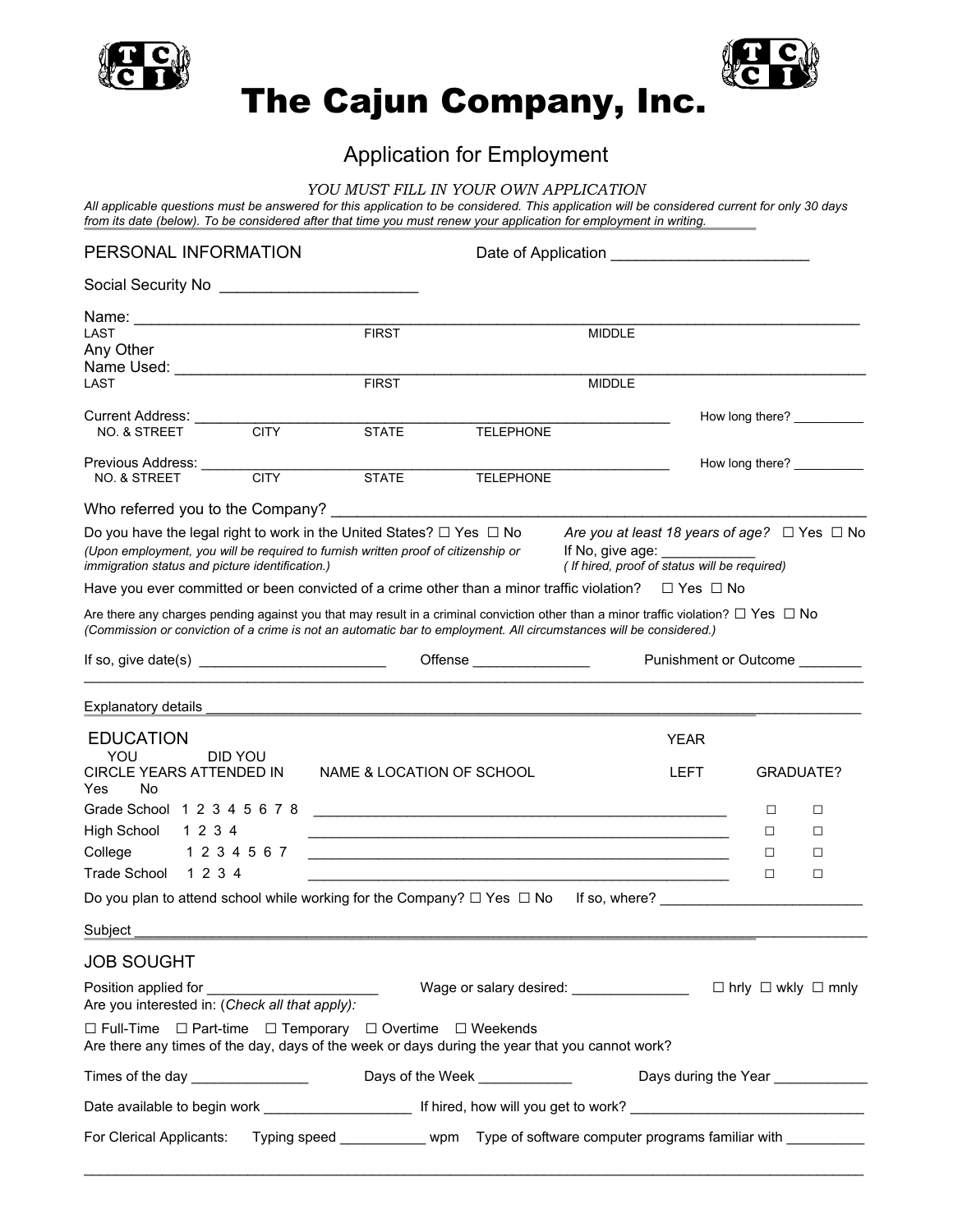# U. S. MILITARY SERVICE **Present Classification**

Are you a member of National or State Guard or Active Reserve? □ Yes □ No

| Branch | Date       | Rank          | Rank            |
|--------|------------|---------------|-----------------|
|        | From<br>١o | When Entering | When Discharged |
|        |            |               |                 |

Kind of Training:

#### ADDITIONAL TRAINING/SKILLS INFORMATION

Special certifications licenses/registrations (list any professional or occupational registration, license or certification you currently hold that may be required for the job you are seeking) \_\_\_\_\_\_\_\_\_\_\_\_\_\_\_

| Do you have any disciplinary action pending concerning your professional license or certificate? $\Box$ Yes $\Box$ No If so, please |  |
|-------------------------------------------------------------------------------------------------------------------------------------|--|
| provide details                                                                                                                     |  |

\_\_\_\_\_\_\_\_\_\_\_\_\_\_\_\_\_\_\_\_\_\_\_\_\_\_\_\_\_\_\_\_\_\_\_\_\_\_\_\_\_\_\_\_\_\_\_\_\_\_\_\_\_\_\_\_\_\_\_\_\_\_\_\_\_\_\_\_\_\_\_\_\_\_\_\_\_\_\_\_\_\_\_\_\_\_\_\_\_\_\_\_\_\_\_\_\_\_\_\_

 $\mathcal{L}_\mathcal{L} = \{ \mathcal{L}_\mathcal{L} = \{ \mathcal{L}_\mathcal{L} = \{ \mathcal{L}_\mathcal{L} = \{ \mathcal{L}_\mathcal{L} = \{ \mathcal{L}_\mathcal{L} = \{ \mathcal{L}_\mathcal{L} = \{ \mathcal{L}_\mathcal{L} = \{ \mathcal{L}_\mathcal{L} = \{ \mathcal{L}_\mathcal{L} = \{ \mathcal{L}_\mathcal{L} = \{ \mathcal{L}_\mathcal{L} = \{ \mathcal{L}_\mathcal{L} = \{ \mathcal{L}_\mathcal{L} = \{ \mathcal{L}_\mathcal{$ 

 $\mathcal{L}_\mathcal{L} = \{ \mathcal{L}_\mathcal{L} = \{ \mathcal{L}_\mathcal{L} = \{ \mathcal{L}_\mathcal{L} = \{ \mathcal{L}_\mathcal{L} = \{ \mathcal{L}_\mathcal{L} = \{ \mathcal{L}_\mathcal{L} = \{ \mathcal{L}_\mathcal{L} = \{ \mathcal{L}_\mathcal{L} = \{ \mathcal{L}_\mathcal{L} = \{ \mathcal{L}_\mathcal{L} = \{ \mathcal{L}_\mathcal{L} = \{ \mathcal{L}_\mathcal{L} = \{ \mathcal{L}_\mathcal{L} = \{ \mathcal{L}_\mathcal{$ 

 $\mathcal{L}_\mathcal{L} = \{ \mathcal{L}_\mathcal{L} = \{ \mathcal{L}_\mathcal{L} = \{ \mathcal{L}_\mathcal{L} = \{ \mathcal{L}_\mathcal{L} = \{ \mathcal{L}_\mathcal{L} = \{ \mathcal{L}_\mathcal{L} = \{ \mathcal{L}_\mathcal{L} = \{ \mathcal{L}_\mathcal{L} = \{ \mathcal{L}_\mathcal{L} = \{ \mathcal{L}_\mathcal{L} = \{ \mathcal{L}_\mathcal{L} = \{ \mathcal{L}_\mathcal{L} = \{ \mathcal{L}_\mathcal{L} = \{ \mathcal{L}_\mathcal{$ 

Has your license or certificate ever been revoked?  $□$  Yes  $□$  No If so, please provide details \_\_\_\_\_\_\_\_\_\_\_\_\_\_\_\_\_\_\_\_\_

Skills and Information relating to position applied for, or of general interest

Describe hobbies, special interests, awards and activities \_\_\_\_\_\_\_\_\_\_\_\_\_\_\_\_\_\_\_\_\_\_\_\_\_\_\_\_\_\_\_\_\_\_\_\_\_\_\_\_\_\_\_\_\_\_\_\_\_\_\_\_\_\_

## EMPLOYMENT

| Have you ever worked for the Company? $\Box$ Yes $\Box$ No If so, when                                |  |  |  |  |
|-------------------------------------------------------------------------------------------------------|--|--|--|--|
| Have you ever before applied for work with the Company? $\Box$ Yes $\Box$ No If so, when              |  |  |  |  |
| Do you know anyone work worked for the Company now or in the past? $\Box$ Yes $\Box$ No               |  |  |  |  |
| Do you intend to work anywhere else in addition to working at the Company? $\square$ Yes $\square$ No |  |  |  |  |
| Are you presently employed? $\Box$ Yes $\Box$ No Name of employer<br>Employer's Address               |  |  |  |  |

Why do you wish to change jobs? \_\_\_\_\_\_\_\_\_\_\_\_\_\_\_\_\_\_\_\_\_\_\_\_\_\_\_\_\_\_\_\_\_\_\_\_\_\_\_\_\_\_\_\_\_\_\_\_\_\_\_\_\_\_\_\_\_\_\_\_\_\_\_\_\_\_\_\_\_\_\_\_\_

### LIST ANY RELATIVES OR FRIENDS EMPLOYED BY THE COMPANY

| Name | Relationship | Where (Department) Employed |  |  |
|------|--------------|-----------------------------|--|--|
|      |              |                             |  |  |
|      |              |                             |  |  |

 $\mathcal{L}_\mathcal{L} = \{ \mathcal{L}_\mathcal{L} = \{ \mathcal{L}_\mathcal{L} = \{ \mathcal{L}_\mathcal{L} = \{ \mathcal{L}_\mathcal{L} = \{ \mathcal{L}_\mathcal{L} = \{ \mathcal{L}_\mathcal{L} = \{ \mathcal{L}_\mathcal{L} = \{ \mathcal{L}_\mathcal{L} = \{ \mathcal{L}_\mathcal{L} = \{ \mathcal{L}_\mathcal{L} = \{ \mathcal{L}_\mathcal{L} = \{ \mathcal{L}_\mathcal{L} = \{ \mathcal{L}_\mathcal{L} = \{ \mathcal{L}_\mathcal{$ 

REFERENCES – Please list three people, professionals, or other persons to whom you could turn for help. Do not list relatives, former employers, employees of the Company.

| Name                                                       | Now long known | Occupation | Telephone |
|------------------------------------------------------------|----------------|------------|-----------|
| <b>Complete Address</b><br>Name                            | Now long known | Occupation | Telephone |
| <b>Complete Address</b><br>Name<br><b>Complete Address</b> | Now long known | Occupation | Telephone |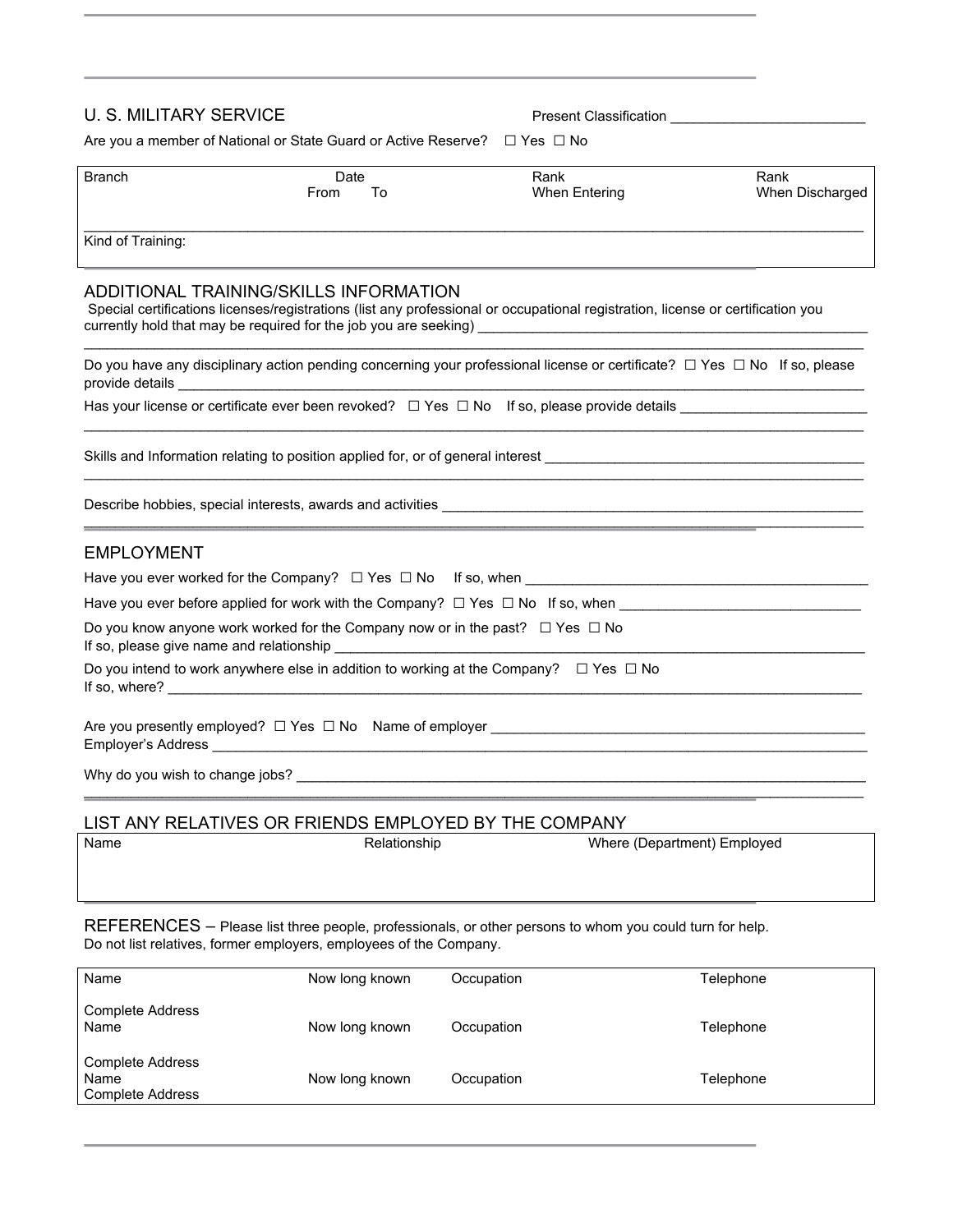WORK HISTORY – Please account for your time for the last ten years. Account for any time during this period that you were unemployed by stating the nature of your activities. Begin with the present and work backwards. Please indicate if you were employed under another name. *If additional space is needed for the past ten years, attach a separate sheet and give same information called for below.*

| NAME OF PRESENT (OR MOST RECENT) EMPLOYER:<br><b>EMPLOYER'S BUSINESS:</b><br><b>COMPLATE ADDRESS:</b><br>STREET/NO.                                            | <b>CITY</b> | <b>STATE</b> | TELEPHONE #:<br>ZIP CODE                                                                      |  |
|----------------------------------------------------------------------------------------------------------------------------------------------------------------|-------------|--------------|-----------------------------------------------------------------------------------------------|--|
| NATURE OF WORK:<br><b>STARTING DATE:</b><br><b>LEAVING DATE:</b><br>NAME OF SUPERVISOR:<br>GIVE DETAILS ON WHY YOU LEFT (OR PLAN TO LEAVE) THIS EMPLOYER:      |             |              | <b>AVERAGE WORK WEEK:</b><br><b>STARTING WAGES:</b><br>FINAL WAGES:                           |  |
|                                                                                                                                                                |             |              | GIVE REASON FOR AND LENGTH OF INACTIVITY BETWEEN ABOVE JOB AND ONE BELOW (IF APPLICABLE)      |  |
| NAME OF SECOND EMPLOYER:<br><b>EMPLOYER'S BUSINESS:</b>                                                                                                        |             |              | TELEPHONE #:                                                                                  |  |
| <b>COMPLATE ADDRESS:</b><br>STREET/NO.<br>NATURE OF WORK:<br><b>STARTING DATE:</b><br><b>LEAVING DATE:</b>                                                     | <b>CITY</b> | <b>STATE</b> | ZIP CODE<br><b>AVERAGE WORK WEEK:</b><br>STARTING WAGES:<br><b>FINAL WAGES:</b>               |  |
| NAME OF SUPERVISOR:<br>GIVE DETAILS ON WHY YOU LEFT THIS EMPLOYER:<br>GIVE REASON FOR AND LENGTH OF INACTIVITY BETWEEN ABOVE JOB AND ONE BELOW (IF APPLICABLE) |             |              |                                                                                               |  |
| <b>NAME THIRD EMPLOYER:</b><br><b>EMPLOYER'S BUSINESS:</b>                                                                                                     |             |              | TELEPHONE #:                                                                                  |  |
| <b>COMPLATE ADDRESS:</b><br>STREET/NO.<br>NATURE OF WORK:<br><b>STARTING DATE:</b><br><b>LEAVING DATE:</b><br>NAME OF SUPERVISOR:                              | <b>CITY</b> | <b>STATE</b> | ZIP CODE<br><b>AVERAGE WORK WEEK:</b><br><b>STARTING WAGES:</b><br><b>FINAL WAGES:</b>        |  |
| GIVE DETAILS ON WHY YOU LEFT THIS EMPLOYER:<br>GIVE REASON FOR AND LENGTH OF INACTIVITY BETWEEN ABOVE JOB AND ONE BELOW (IF APPLICABLE)                        |             |              |                                                                                               |  |
| <b>NAME FOURTH EMPLOYER:</b><br><b>EMPLOYER'S BUSINESS:</b>                                                                                                    |             |              | TELEPHONE #:                                                                                  |  |
| <b>COMPLATE ADDRESS:</b><br>STREET/NO.<br>NATURE OF WORK:<br><b>STARTING DATE:</b><br>LEAVING DATE:<br>NAME OF SUPERVISOR:                                     | <b>CITY</b> | <b>STATE</b> | <b>ZIP CODE</b><br><b>AVERAGE WORK WEEK:</b><br><b>STARTING WAGES:</b><br><b>FINAL WAGES:</b> |  |
| GIVE DETAILS ON WHY YOU LEFT (OR PLAN TO LEAVE) THIS EMPLOYER:<br>GIVE REASON FOR AND LENGTH OF INACTIVITY BETWEEN ABOVE JOB AND ONE BELOW (IF APPLICABLE)     |             |              |                                                                                               |  |

PLEASE GIVE ANY ADDITIONAL INFORMATION YOU FEEL MAY HELP US IN CONSIDERING THIS APPLICATION

AGREEMENT (*Read Carefully)*

 $\mathcal{L}_\mathcal{L} = \{ \mathcal{L}_\mathcal{L} = \{ \mathcal{L}_\mathcal{L} = \{ \mathcal{L}_\mathcal{L} = \{ \mathcal{L}_\mathcal{L} = \{ \mathcal{L}_\mathcal{L} = \{ \mathcal{L}_\mathcal{L} = \{ \mathcal{L}_\mathcal{L} = \{ \mathcal{L}_\mathcal{L} = \{ \mathcal{L}_\mathcal{L} = \{ \mathcal{L}_\mathcal{L} = \{ \mathcal{L}_\mathcal{L} = \{ \mathcal{L}_\mathcal{L} = \{ \mathcal{L}_\mathcal{L} = \{ \mathcal{L}_\mathcal{$ 

 $\mathcal{L}_\mathcal{L} = \{ \mathcal{L}_\mathcal{L} = \{ \mathcal{L}_\mathcal{L} = \{ \mathcal{L}_\mathcal{L} = \{ \mathcal{L}_\mathcal{L} = \{ \mathcal{L}_\mathcal{L} = \{ \mathcal{L}_\mathcal{L} = \{ \mathcal{L}_\mathcal{L} = \{ \mathcal{L}_\mathcal{L} = \{ \mathcal{L}_\mathcal{L} = \{ \mathcal{L}_\mathcal{L} = \{ \mathcal{L}_\mathcal{L} = \{ \mathcal{L}_\mathcal{L} = \{ \mathcal{L}_\mathcal{L} = \{ \mathcal{L}_\mathcal{$